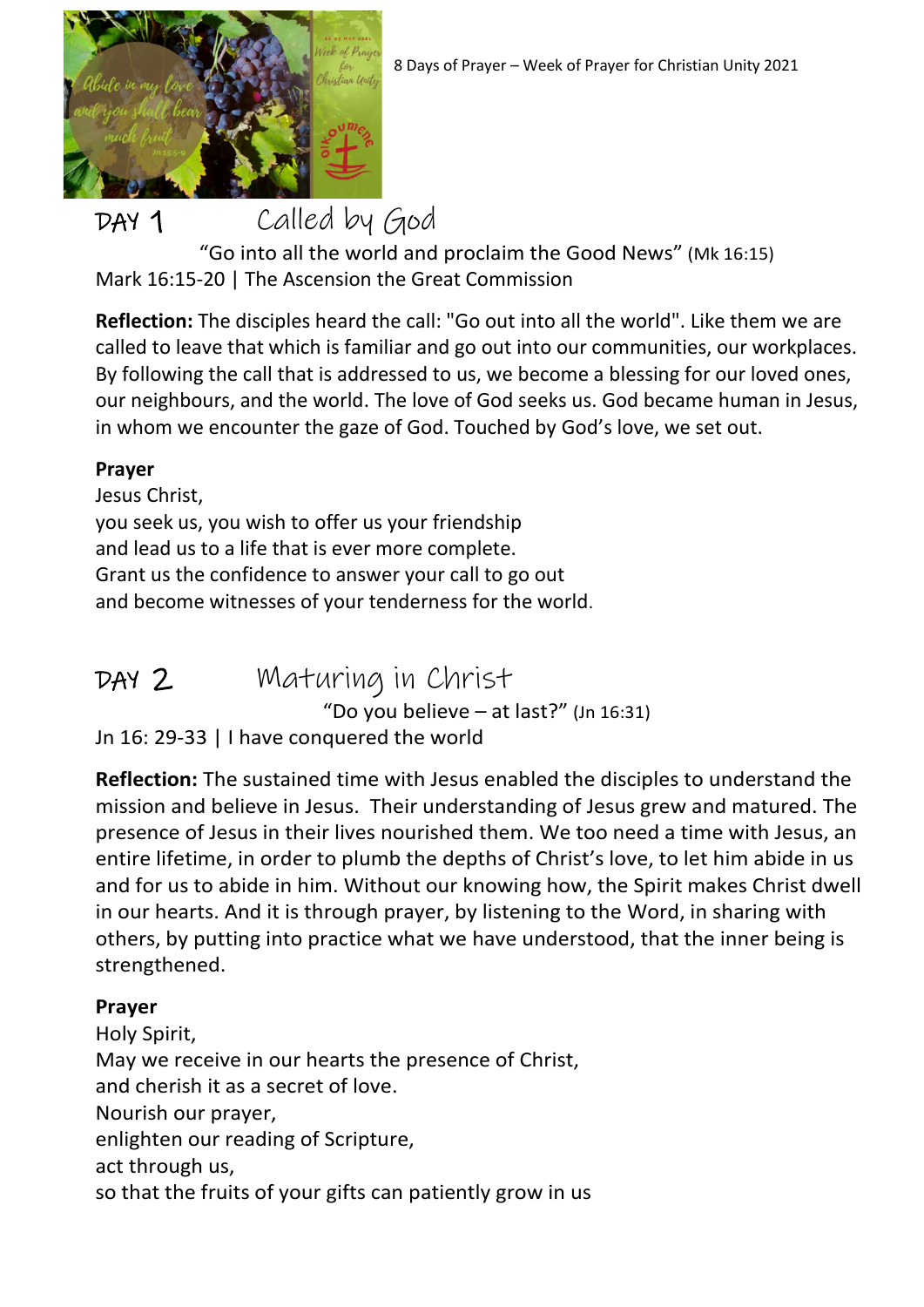DAY 3To know God "Eternal life is this  $-$  to know you" (Jn 17:3)

Jn 17: 1-11 | Jesus' prayer

#### **Reflection**

Jesus prays that we may know God through our lives in community. He prays that life and love circulate through us as the sap through the vine, so that Christian communities be one body. But today as in the past, it is not easy to live together. We are often faced with our own limitations. At times we fail to love those who are close to us in a community, parish, or family. There are times when our relationships break down completely. Christ is with us; we are protected and cherished. The recognition that we are loved by God moves us to welcome each other with our strengths and weaknesses. It is then that Christ is in our midst.

#### **Prayer**

God our Father,

you reveal to us your love through Christ and through our brothers and sisters. Open our hearts so that we can welcome each other with our differences and live in forgiveness.

Grant us to live united in one body,

so that the gift that is each person comes to light. May all of us together be a reflection of the living Christ. I have sent them into the wor

DAY 4Unity in Christ

"So they may be one like us" (Jn 17:11)

John 17:11-19 | Jesus' prayer for unity

### **Reflection**

God thirsts for relationship with us. God searches for us as he searched for Adam and Eve calling to them in the garden: "Where are you?" (Gen 3:9) In Christ, God came to meet us. Jesus lived in prayer. Sometimes Jesus prayed alone and at other times with the disciples. Prayer can be solitary or shared with others. Getting together in a group offers us support. Through hymns, words and silence, communion is created. If we pray with Christians of other traditions, we may be surprised to feel united by a bond of friendship that comes from the One who is beyond all division. The forms may vary but it is the same Spirit that brings us together.

#### **Prayer**

Lord Jesus,

your entire life was prayer, perfect harmony with the Father. Through your Spirit, teach us to pray according to your will of love. May the faithful of the whole world unite in intercession and praise, and may your kingdom of love come.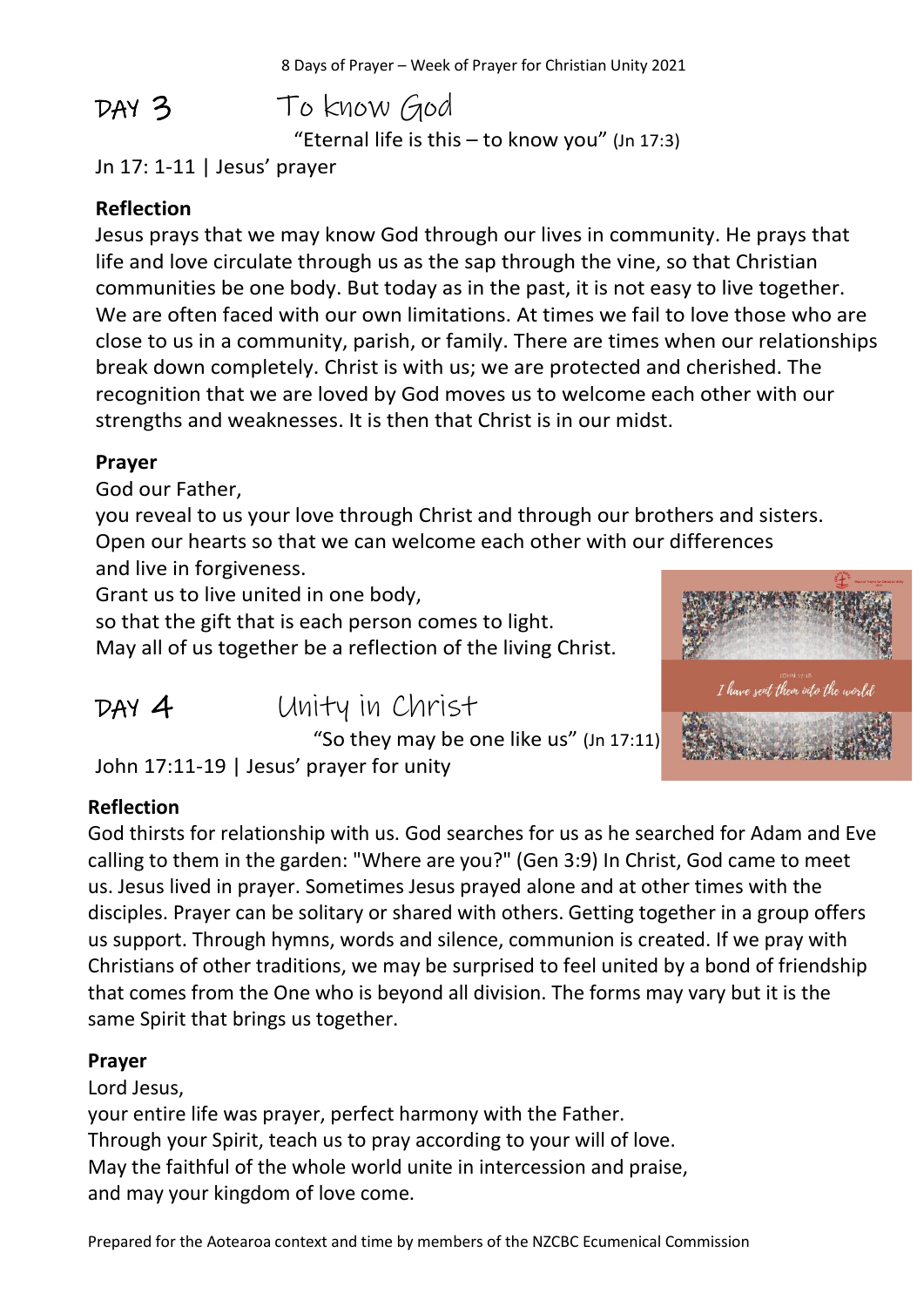DAY 5Being One in Christ

"May they all be one" (Jn 17:21)

John 17:20-26 | Jesus' petition to God

## **Reflection**

The Word of God is very close to us. It is a blessing and a promise of happiness. If we open our hearts, God speaks to us and patiently transforms that which is dying in us. God removes that which prevents the growth of real life, just as the vine grower prunes the vine.

Regularly meditating on a biblical text, alone or in a group, changes our outlook. As we discover the wellspring hidden within our inner landscape, the hunger for justice, and the thirst to engage with others for a world of peace, grows in them. We are constantly called to renew our commitment to life, through our thoughts and actions. There are times when we taste, here and now, the blessing that will be fulfilled at the end of time.

#### **Prayer**

Blessed are you, God our Father, for the gift of your word in Holy Scripture. Blessed are you for its transforming power.

Help us choose life and guide us by your Spirit,

so that we can experience the happiness which you want so much to share with us.

DAY 6Loving All



John 21:15-19 | Peter is called to radical love

### **Reflection**

When we let ourselves be transformed by Christ, his love in us grows and bears fruit. Welcoming the other is a concrete way of sharing the love that is within us. Even today Jesus draws us to be co-workers in his unconditional care. Sometimes something as small as a kind look, an open ear, or our presence is enough to make a person feel welcome. When we offer our abilities to Jesus, he uses them in a surprising way. We then experience that it is by giving that we receive, and when we welcome others, we are blessed in abundance.

#### **Prayer**

Jesus Christ, we desire to welcome fully the brothers and sisters who are with us. You know how often we feel helpless in the face of their suffering, yet you are always there ahead of us and you have already received them in your compassion. Speak to them through our words, support them through our actions, and let your blessing rest on us all.